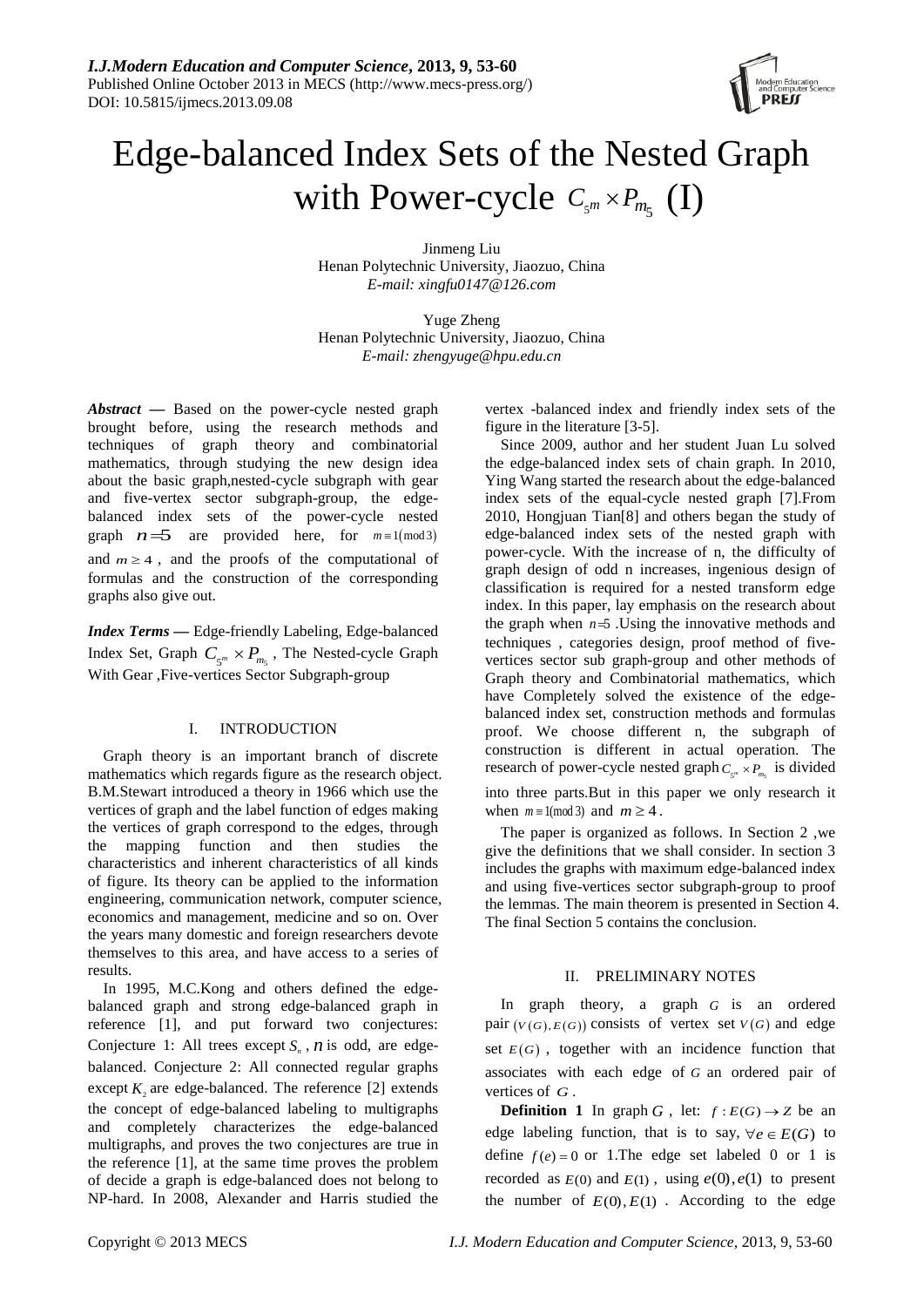labeling *f*, we can define  $f^+$ :  $V(G) \rightarrow \{0,1\}$ . If  $e_x(0)$ is more than  $e(x)$ ,  $f^+(x) = 0$ , the vertex x is labeled 0 ;if  $e_x(0)$  is less than  $e_x(1)$ ,  $f^+(x) = 1$ , the vertex x is labeled 1; otherwise, the vertex *x* is unlabeled.  $e_r(0)$  or  $e(x)$  presents the radix number of the edge collection that the edges linked  $x$  are labeled 0 or 1 .The radix number of the vertex set  $V(0)$ ,  $V(1)$  is presented by  $v(0)$ or  $v(1)$ .

**Definition 2** Let:  $f : E(G) \rightarrow Z$  is an edge labeling function of *G* . If  $|e(0) - e(1)| \le 1$ , *f* is considered as an edge-friendly labeling of the graph*G* .

**Definition 3**  $EBI(G) = { |v(0) - v(1)| : \text{ the edge} }$ labeling  $f$  is edge-friendly  $\chi$  is thought as the edgebalanced index set of the graph  $G$ , if there is an edgefriendly labeling  $f$  in a graph  $G$ .

**Definition 4**  $C_{\epsilon^m}$  shows the graph contains m cycles, and the number of the vertices is added by power exponent from the inner cycle to the outer.

**Definition 5**  $P_{m}$  is a ray path that every road contains m points, and there are five branches at any points except the terminal point of each road.

**Definition 6** The power-cycle nested graph  $C_{\varsigma^m} \times P_{m_{\varsigma}}$  is the Cartesian product of  $C_{\varsigma^m}$  and  $P_{m_{\varsigma}}$ .

**Example.** Fig. 1 illustrates two graphs of  $C_{\epsilon m} \times P_m$ .



For convenience ,we will have the following label for the nested network graph: The vertices of the most inner circle in clockwise order are labeled as follows:  $(1)$ <sub>1</sub>,  $(1)$ <sub>2</sub>,  $(1)$ <sub>3</sub>,  $(1)$ <sub>4</sub>,  $(1)$ <sub>5</sub>. Similarly, from inside to outside ,the vertices of the most outside circle in clockwise are labeled as follows:  $(m)_{1}, (m)_{2}, \cdots, (m)_{5^{m}-1}, (m)_{5^{m}}$ .

Among them, symbols $(j)$  says the *i* th vertex in the *j* th circle.The ray paths in the power-cycle nested graph, as follows:

That is:

$$
(1)_{i_1} \rightarrow (2)_{i_2} \rightarrow (3)_{i_3} \rightarrow \cdots \rightarrow (m-2)_{i_{m-2}} \rightarrow (m-1)_{i_{m-1}} \rightarrow (m)_{i_m}
$$
\n
$$
(i_k = 5(i_{k-1}-1) + j_{k-1}; 1 \le i_1 \le 5; 1 \le j_{k-1} \le 5; 2 \le k \le m)
$$
\n
$$
(1)_{1} \rightarrow (2)_{1} \rightarrow (3)_{1} \rightarrow \cdots \rightarrow (m-1)_{1} \rightarrow (m)_{1};
$$
\n
$$
(1)_{1} \rightarrow (2)_{1} \rightarrow (3)_{1} \rightarrow \cdots \rightarrow (m-1)_{1} \rightarrow (m)_{2};
$$
\n
$$
\cdots
$$
\n
$$
(1)_{1} \rightarrow (2)_{s'} \rightarrow (3)_{s^2} \rightarrow \cdots \rightarrow (m-1)_{s^{m-2}} \rightarrow (m)_{s(s^{m-2}-1)+4};
$$
\n
$$
(1)_{1} \rightarrow (2)_{s'} \rightarrow (3)_{s^2} \rightarrow \cdots \rightarrow (m-1)_{s^{m-2}} \rightarrow (m)_{s^{m-1}};
$$
\n
$$
\cdots
$$
\n
$$
(1)_{5} \rightarrow (2)_{5^2} \rightarrow (3)_{5^3} \rightarrow \cdots \rightarrow (m-1)_{s^{m-1}} \rightarrow (m)_{s(s^{m-1}-1)+4};
$$
\n
$$
(1)_{5} \rightarrow (2)_{5^2} \rightarrow (3)_{5^3} \rightarrow \cdots \rightarrow (m-1)_{s^{m-1}} \rightarrow (m)_{s(s^{m-1}-1)+4};
$$
\n
$$
(1)_{5} \rightarrow (2)_{5^2} \rightarrow (3)_{5^3} \rightarrow \cdots \rightarrow (m-1)_{s^{m-1}} \rightarrow (m)_{s^m}
$$

The above says that the  $C_{\varsigma_m} \times P_{m_{\varsigma}}$  has 5<sup>*m*</sup> paths.

**Definition 7** A 1-vertex  $x$  is considered to be saturated, if the  $n$  edges linked to  $x$  satisfy  $e_x(1)=e_x(0)+1$  , when n is an odd number;  $e_x(1)=e_x(0)+2$ , when n is an even number ;otherwise, the 1-vertex  $x$  is unsaturated. A 0-vertex  $x$  is considered to be saturated, if the *n* edges linked to *x* are all 0-edges; otherwise, the 0-vertex *x* is unsaturated.

**Definition 8** Let  $m = 3t + 1(t \in N^+)$ , the induced subgraph of the vertices, which the ray paths through the points

with the vertices on the  $3t + 1(t \in N^+)$  cycle as starting points and the vertices on the  $3(t+1) + 1(t \in N^+)$  .cycle as the terminal points,is thought as the nested-cycle subgraph,denoted by  $V_t\left(t = 1, 2, \cdots, \frac{m-4}{3}\right)$ .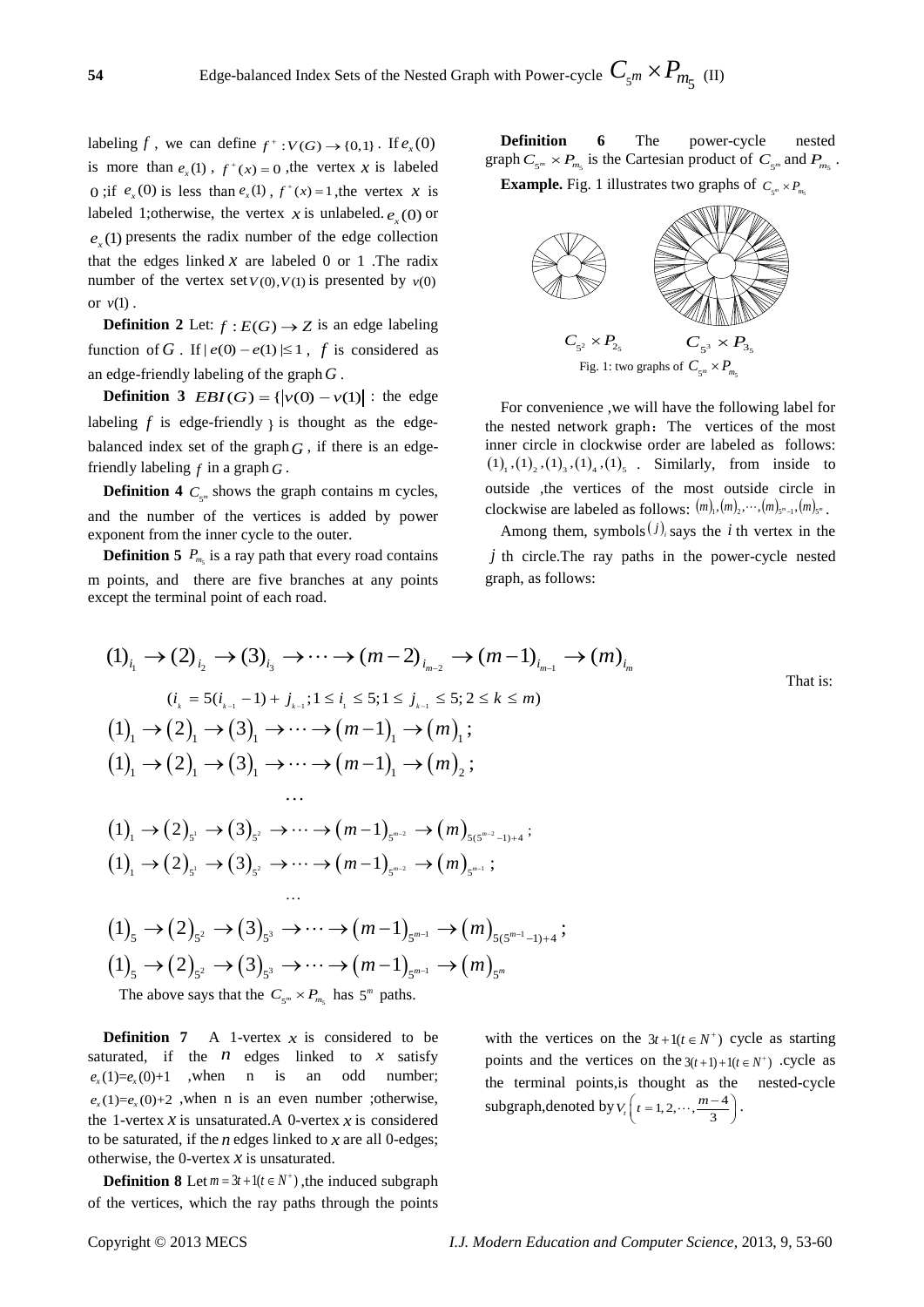**Definition 9** For the nested-cycle subgraph ,based on starting points of the ray paths,  $V_t\left(t=1,2,\cdots,\frac{m-4}{3}\right)(m\geq 4)$  is subdivided into sector subgraph equally.If the ray path's starting points is on the ∂*th* cycle.Then the nested-cycle subgraph can be divided into 5<sup>∂</sup> sector graphs,denoted separately as  $S_1, S_2, \dots, S_{s^{\partial}}$ .

**Definition 10** For the sector subgraphs in the given nested-cycle subgraph, denoted  $S(i) = S_{5i+1} \cup S_{5i+2} \cup S_{5i+3} \cup S_{5i+4} \cup S_{5i+5} (0 \le i \le 5<sup>∂-1</sup> -1)$  as fivevertices sector subgraph-group, and the label of the  $S(i)$ is in the same, denoted by  $S = S(i)$ .

#### III. LEMMAS AND PROOF

**Lemma 1** For the power-cycle nested graph  $C_{\xi^m} \times P_{\xi^m}$ ,

when  $m = 4$ ,  $\max \{EBI(C_{\epsilon^4} \times P_{4\epsilon})\} = 594$ 

**Proof:** Firstly, construct the maximum edge-balanced index about  $C_{5^4} \times P_{4_5}$ :

Because the power-circle nested graph is nested by the power-circle graph and the ray paths graph. We will label respectively the power circle graph and the ray paths graph.

**Step 1:** We mark all edges as 0-edge which are in the paths of  $\langle 1 \rangle$ ,  $\langle 2 \rangle$ ,  $\langle 3 \rangle$  and in the circles of  $\langle 4 \rangle$ ,  $\langle 5 \rangle$ ,  $\langle 6 \rangle$ .

$$
\langle 1 \rangle (1)_{a}(2)_{b}(3)_{c}(4)_{d} \begin{pmatrix} a \in [1,5]; b = 3+w+5s, w \in [0,2], s \in [0,4]; \\ c = 11+w+25s, w \in [0,14], s \in [0,4]; \\ d = 51+w+125s, w \in [0,74], s \in [0,4] \end{pmatrix}
$$
  

$$
\langle 2 \rangle (2)_{b}(3)_{c}(4)_{d} \begin{pmatrix} b = 1+w+5s, w \in [0,1], s \in [0,4]; \\ c = 5+w+25s, w \in [0,5], s \in [0,4]; \\ d = 21+w+125s, w \in [0,4] \cup [24,29], s \in [0,4] \end{pmatrix}
$$
  

$$
\langle 3 \rangle (3)_{c}(4)_{d} \begin{pmatrix} c = 1+w+25s, w \in [0,3] \cup [5,8], s \in [0,4]; \\ d = 1+5w+125s, w \in [0,3] \cup [5,8], s \in [0,4] \end{pmatrix}
$$

<4> The 2th circle and the 3th circle.

 $\langle 5 \rangle (4)$ <sub>d</sub> $(4)$ <sub>d</sub> $d = 2 + 2w + 5s + 125f$ ,  $w \in [0,1]$ ;  $s \in [0,3] \cup [5,8]$ ;  $f \in [0,4]$  $< 6$  >  $(4)$ <sub>d</sub>  $(4)$ <sub>d+1</sub>  $(d = 47 + 2w, w \in [0, 16])$ 

**Step 2:** On the basis of step1,

 $(3) (4) (c = 11 + w, w \in [0, 5], d = 51 + w, w \in [0, 29]),$  $(2)_{2}$  (3)<sub>10</sub>, (3)<sub>10</sub>(4)<sub>47</sub>, (3)<sub>10</sub>(4)<sub>48</sub>, (3)<sub>10</sub>(4)<sub>49</sub> and

 $(3)_{10}$ (4)<sub>50</sub> have been marked 0-edges, then turn them from 0-edges to 1-edges.

**Step 3:** The other edges in the  $C_{5^4} \times P_{4_5}$  are labeled as 1.

In the graph, there are 1555 edges,of which 777 are the 0-edges.According to the definition of edge-friendly labeling,  $|e(0) - e(1)| \le 1$ , we can get the edge-friendly labeling of the labeled graph by calculation. All the vertices

 $(2)$ ,  $(i = 3 + w + 5s, w \in [0,2], s \in [0,4]),$ 

 $(3)$ ,  $(i = 5 + 25w, w \in [0, 4])$ ,  $(3)$ ,  $(i = 17 + w, w \in [0, 8])$ ,

 $(3)$ ,  $(i = 35 + w + 25s, w \in [0, 15], s \in [0,3])$  are labeled as

0. There are 93 0-vertices,so  $|v(1)-v(0)| = |687 - 93| = 594$ .

We can prove  $EBIC_{s^4} \times P_{4s} = 594$  is the maximum of edge-balanced index in the graph  $C_{\epsilon^4} \times P_{\epsilon}$ .

In this labeled graph, the vertices on the first cycle have degree7.The vertices on the 4th cycle have degree 3,and the others all have degree 8. The edges linking the 0-vertex are labeled 0; the 1-vertex are all saturated,

except that the vertex  $(2)$ , which links two 0-edges.

In order to change the label of any 0-vertex into 1 vertex or unlabeled, we need to interchange 4 0-edges and 1-edges at least, but any of the 1-vertex's label changes, we only need to interchange 2 0-edges and 1 edge at least. It is obvious that the interchanging must bring *v*(0) increases or remains unchanged, and meanwhile  $v(1)$  decreases definitely. Thus the value of  $|v(1)-v(0)|$  reduces. That's to say:

$$
\max\left\{EBI(C_{5^4} \times P_{4_5})\right\} = \left|v(1) - v(0)\right| = 594
$$

**Lemma 2** In the  $C_{5^m} \times P_{m}$ , for the five-vertices sector subgraph group *S*, max  $\{EBI(S)\} = 589$ 

**Proof**:Because these five-vertices sector subgraphgroup have the same characteristics of edge and vertex. We only give the label of  $S = S(0) = S_1 \cup S_2 \cup S_3 \cup S_4 \cup S_5$ , the other five-vertices  $S(i)$  ( $1 \le i \le 5$ <sup> $\partial-1$ </sup> –1) sector subgraph-group have the same label as *S*(0) .

Firstly, construct the maximum edge-balanced index about *S* :

**Step 1:** We mark all edges for 0-edge which are in the paths of  $\langle 1 \rangle$ ,  $\langle 2 \rangle$ ,  $\langle 3 \rangle$  and in the circle of <4>,<5>,<6>,<7>.

$$
\langle 1 \rangle \left( \partial_{a} (\partial + 1)_{b} (\partial + 2)_{c} (\partial + 3)_{d} \middle| \begin{cases} a \in [1,5]; b = 1 + w + 5s, w \in [0,1], s \in [0,4]; \\ c = 1 + w + 25s, w \in [0,9], s \in [0,4]; \\ d = 1 + w + 125s, w \in [0,49], s \in [0,4], \end{cases} \right)
$$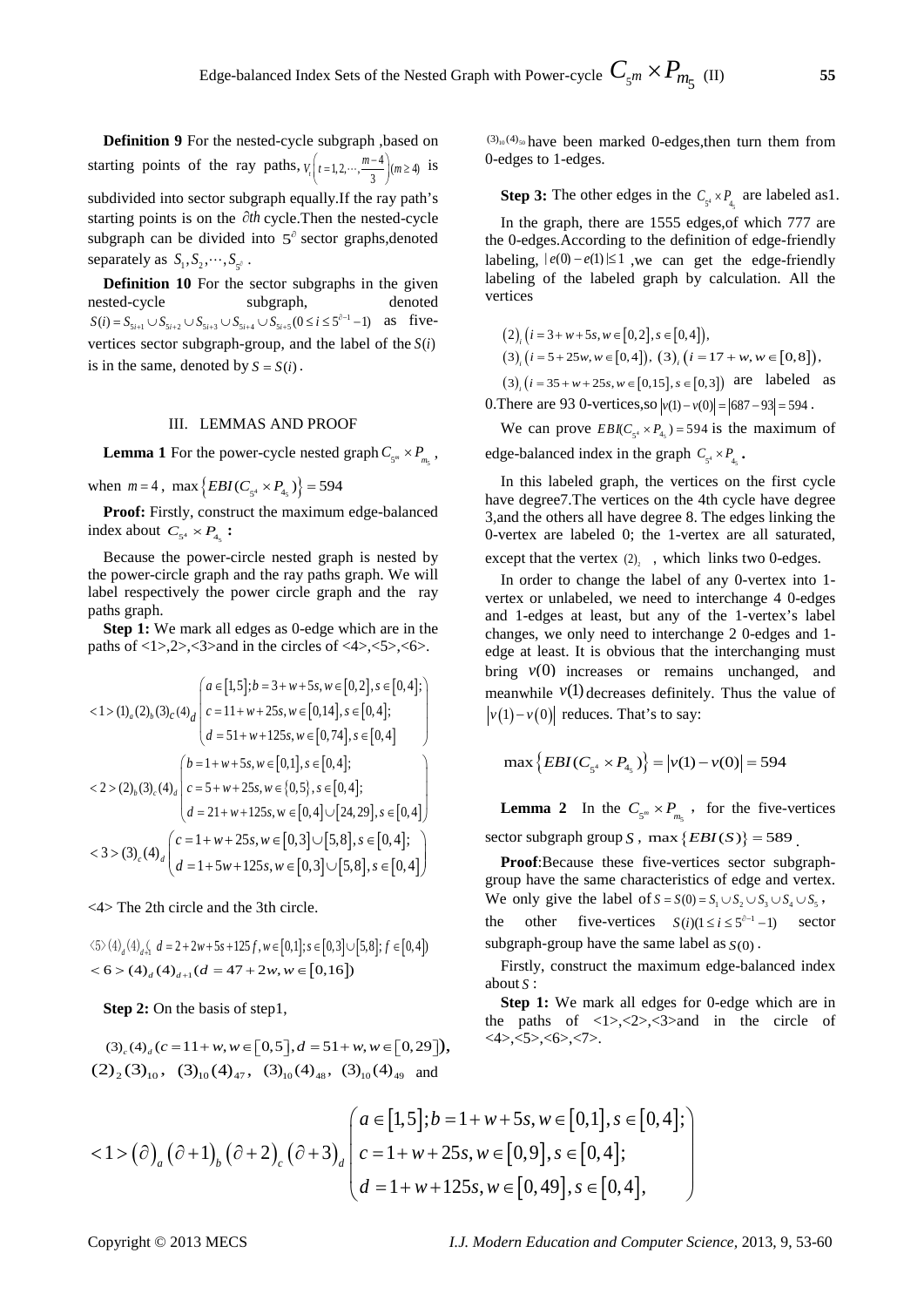$$
\langle 2 > (\partial + 1)_{b} (\partial + 2)_{c} (\partial + 3)_{d} \begin{pmatrix} b = 3 + w + 5s, w \in [0,2], s \in [0,4]; \\ c = 11 + w + 25s, w \in [0,1] \cup [5,7] \cup [10,11], s \in [0,4]; \\ d = 51 + w, w \in [0,9] \cup [25,39] \cup [50,59] \end{pmatrix}
$$
  

$$
\langle 3 > (\partial + 2)_{c} (\partial + 3)_{d} \begin{pmatrix} c = 13 + w + 25s, w \in [0,2] \cup [6,7] \cup [10,12], s \in [0,4]; \\ d = 61 + w + 125s, w \in \{0,5,10,30,35,50,55,60\}, s \in [0,4] \end{pmatrix}
$$
  

$$
< 4 > (\partial + 2)th
$$

$$
\langle 5 \rangle (\partial + 1)_{b} (\partial + 1)_{b+1} \begin{pmatrix} b = 1 + w + 5s, \\ w \in [0, 1] \cup \{4\}, s \in [0, 4] \end{pmatrix}
$$
  

$$
\langle 6 \rangle (\partial + 3)_{d} (\partial + 3)_{d+1} \begin{pmatrix} d = 62 + 2w + 5s + 125f, w \in [0, 1]; \\ s \in [0, 2] \cup [6, 7] \cup [10, 12], f \in [0, 4] \end{pmatrix}
$$
  

$$
\langle 7 \rangle (\partial + 3)_{d} (\partial + 3)_{d+1} (d = 1 + 2w, w \in [0, 4])
$$

**Step 2:** On the basis of step1,

$$
(\partial + 2)_{c} (\partial + 3)_{d} \begin{pmatrix} c = 1 + w, w \in [0, 1], \\ d = 1 + w, w \in [0, 9] \end{pmatrix}
$$

have been marked 0-edges.We turn them to 1-edges.

**Step 3:**The other edges in the *S* are labeled as 1.

In the *S* graph, there are 1500 edges,of which 775 are the 0-edges.According to the definition of edge-friendly labeling,  $|e(0) - e(1)| \le 1$ , we can get the edge-friendly labeling of the labeled graph by calculation. In this labeled graph, all the vertices

$$
(\partial + 1)_b (b = 1 + w + 5s, w \in [0, 1], s \in [0, 4])
$$
  

$$
(\partial + 2)_c (c = 1 + w + 25s, w \in [2, 11] \cup [15, 17] \cup [20, 21], s \in [0, 4])
$$
  

$$
(\partial + 2)_c (c = 26 + w + 25s, w \in [0, 1], s \in [0, 3])
$$

are 0-vertices,  $v(0) = 93$ . In order to satisfy the index calculation of nested-cycle,the number of vertex of *S* doses't include  $(\partial)$  ( $a \in [1,5]$ ) *a* Thus  $|v(1)-v(0)| = |682 - 93| = 589$ .

We can prove  $EBI(S) = 589$  is the maximum of edge-balanced index in the graph *S* **.**

In this labeled graph, the vertices in *S* are all saturated.

In order to turn the label of any 0-vertex to1-vertex or unlabeled, we need to interchange 4 0-edges and 1 edges at least, but any of the 1-vertex's label changes, only need to interchange 3 0-edges and 1-edges at least.Obviously, if change 0-vertex's label , then  $v(0)$ increases or remains unchanged, and meanwhile

*v*(1) decreases, so the value of  $|v(1)-v(0)|$  reduces. That's to say:  $max{EBI(S)} = 589$ .

**Lemma 3** For the power-cycle nested graph  $C_{\epsilon^m} \times P_m$ ,

when  $m \equiv 1 \pmod{3}$  and  $m \geq 4$ ,

$$
\max\left\{EBI\left(C_{s^m} \times P_{m_s}\right)\right\} = \frac{19 \times 5^{m-1} + 1}{4}
$$

**Proof:** For  $m = 4$ , the formula can be proved by Lemma 1.

When  $m>4$ , firstly, construct the graphics with the maximum edge-balanced index of  $C_{\zeta^m} \times P_{m_{\zeta}}$ .

Obviously, 
$$
C_{s^m} \times P_{m_s} = C_{s^4} \times P_{4s} \cup \left( \bigcup_{t=1}^{\frac{m-4}{3}} V_t \right)
$$
, the maximum

edge-balanced index labeling method of  $C_{\epsilon} \times P_4$  is the same as we structure in lemma 1. For the nested-cycle subgraph  $\frac{-4}{3}$ 1 *m*  $\bigcup_{i=1}$  *V*<sub>i</sub> −  $\bigcup_{i=1}^{3} V_i$  consists  $\frac{5^{m-1}-125}{124}$  *S* , the *S* in the  $V_t\left(t=1, 2, \cdots, \frac{m-4}{3}\right)$ , whose maximum edge-balanced index labeling method is the same as we construct in lemma 2.During the process of label , we know the  $C_{\zeta_m} \times P_{m_{\zeta}}$  satisfies the friendly labeling, and the characteristic of vertices remain unchanged,so this

graphics is the maximum edge-balanced index.

We shall prove  $\max \{EBI(C_{5^m} \times P_{m_5})\} = \frac{19 \times 5^{m-1} + 1}{4}$  $EBI(C_{5^m} \times P_{m_5}) = \frac{19 \times 5^{m-1} + 1}{4}.$ 

According to lemma 2,we know max  $\{EBI(S)\} = 589$ , if the starting points at the  $\partial th = 3t + 1(t \in N^+)$  cycle, then the graph can be divided into  $5^\circ$  sector subgraphs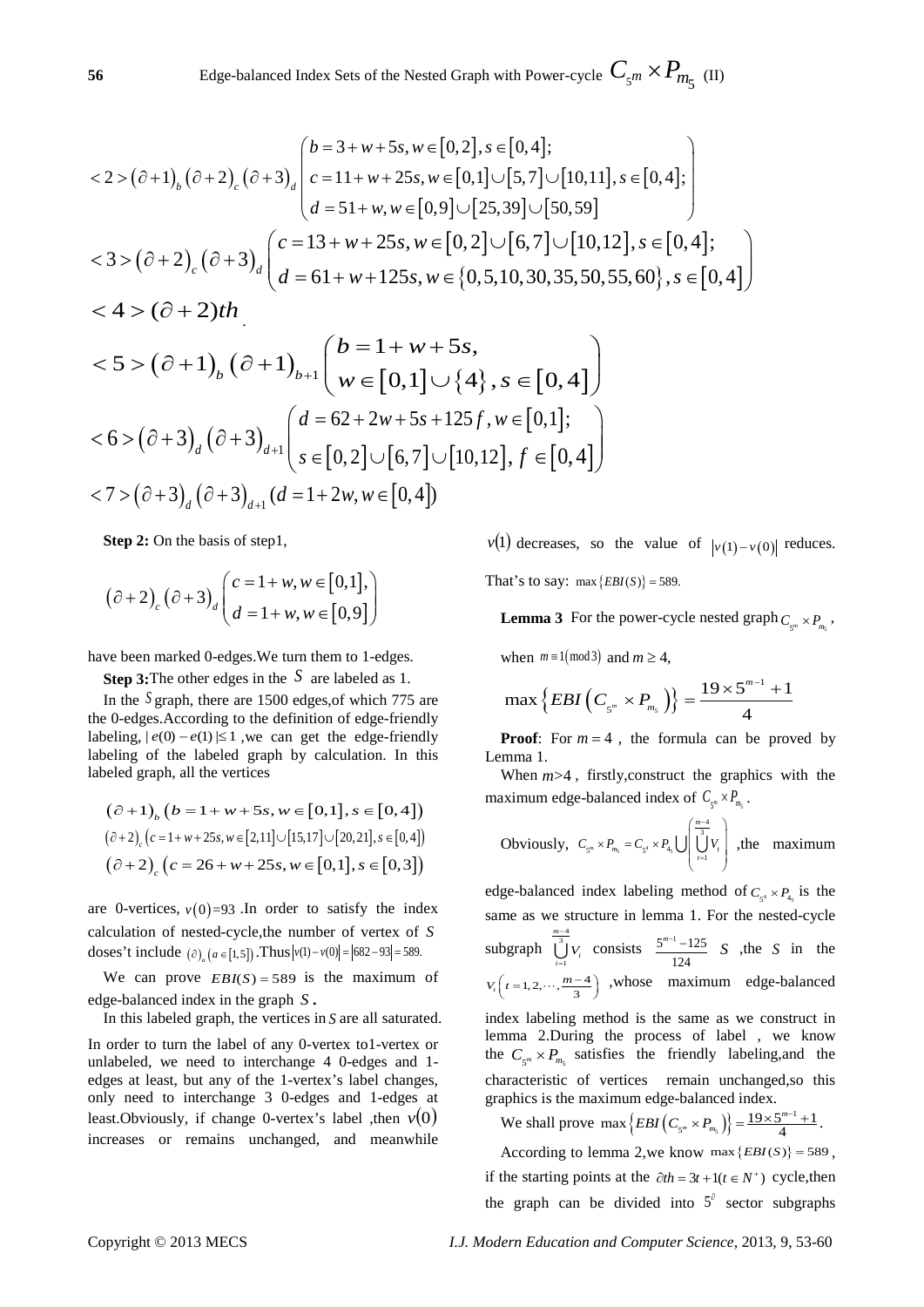and  $5^{\partial-1}$  five-vertices sector subgraph-group. That's to say  $V_t\left(t=1, 2, \cdots, \frac{m-4}{3}\right)$  has  $5^{3t}$  five-vertices sector subgraph-group.By computing, we can get the maximum edge-balanced index of  $C_{\zeta_m} \times P_{m_{\zeta}}$ .

$$
\max\{EBI(C_{5^m} \times P_{m_5})\} = \max\left\{EBI(C_{5^4} \times P_{45^})\right\} + \sum_{t=1}^{\frac{m-4}{3}} \max\left\{EBI(V_t)\right\}
$$
  
= 594 + 589 × 5<sup>3</sup> + 589 × 5<sup>6</sup> + ... + 589 × 5<sup>m-4</sup>  
= 
$$
\frac{19 \times 5^{m-1} + 1}{4}
$$

The proof is completed.

3

**Lemma 4** For *S* in nested-cycle subgraph  $V_{m-4}(m≥7)$ , {588, 587,…, 1, 0} ⊂ *EBI*(*S*).

**Proof:** In the lemma 2,we get max  $\{EBI(S)\} = 589$ .

We know all the five-vertices sector graph-group have the same label.Below transform is based on the biggest index labeled graph constructed from lemma 2, and the change of every step is based on the previous step .The  $(2k-1)$ <sub>r</sub> $(2k)$ <sub>s</sub>  $\leftrightarrow$   $(2k)$ <sub>s</sub> $(2k)$ <sub>s+1</sub> means that we exchange  $(2k - 1)_{r}(2k)_{s}$  and  $(2k)_{s}(2k)_{s+1}$  which are 0-edge and 1-edge respectively.

First, build an odd index set:

**Step 1:** In turn exchange

$$
(\partial+2)_{c}(\partial+3)_{d} \leftrightarrow (\partial+3)_{d}(\partial+3)_{d+1} \begin{pmatrix} c \in [3,10], \\ d=11+w+5s, \\ w \in [0,2], s \in [0,7] \end{pmatrix}, \text{ we can}
$$

obtain 24 labeled graphs of odd edge-balanced indexes which are  $\{587,585, \dots, 543,541\}$ .

**Step 2:** In turn exchange

$$
(\partial+3)_{c} (\partial+4)_{d} \leftrightarrow (\partial+3)_{d} (\partial+3)_{d+1} \begin{pmatrix} c=26+w+25s, \\ w \in [0,9], s \in [0,3]; \\ d=126+w+5s+125f, \\ w \in [0,2], s \in [0,9], f \in [0,3] \end{pmatrix},
$$

we can obtain 120labeled graphs of odd edge-balanced indexes which are  $\{539, 537, \dots, 299, 301\}$ .

**Step 3:** In turn exchange

$$
\left(\hat{\sigma}+3\right)_{c}\left(\hat{\sigma}+4\right)_{d} \leftrightarrow \left(\hat{\sigma}+3\right)_{d}\left(\hat{\sigma}+3\right)_{d+1} \left(\hat{\sigma}+3\right)_{d+1} \\ \times \left[\begin{matrix} c=11+w+25s,\\ w \in [0,1]\cup[5,7]\cup[10,11], s \in [0,4];\\ d=51+w+5s+125f,\\ w \in [0,2],\\ s \in [0,1]\cup[5,7]\cup[10,11], f \in [0,4] \end{matrix}\right],
$$

we can obtain 105 labeled graphs of odd edge-balanced indexes which are  $\{299,333, \cdots, 93,91\}$ .

**Step 4:** In turn exchange

$$
(\partial + 2)_{c} (\partial + 3)_{d} \leftrightarrow (\partial + 3)_{d} (\partial + 3)_{d+1} \begin{pmatrix} c = 13 + w + 5s + 25f, \\ w \in [0,2], & s \in \{0,2\}, f \in [0,4]; \\ d = 61 + 5w + 125s, \\ w \in [0,2] \cup [10,11], s \in [0,4] \end{pmatrix}.
$$

we can obtain 25 labeled graphs of odd edge-balanced indexes which are  $\{89, 87, \dots, 41\}$ 

**Step5:** In turn exchange

$$
(\partial+2)_{c}(\partial+2)_{c+1} \leftrightarrow (\partial+2)_{c+1}(\partial+3)_{d} \begin{pmatrix} c=13+w+5s+25f, \\ w \in [0,1], & s \in \{0,2\}, f \in [0,4]; \\ d=70+5w+125s, \\ w \in \{0,1,10,11\}, s \in [0,4] \end{pmatrix}.
$$

we can obtain 20 labeled graphs of odd edge-balanced indexes which are  $\{39,37, \dots, 3,1\}$ 

Even index set structures as follows:

**Step1:** Exchange  $(\partial + 3)$ <sub>1</sub> $(\partial + 3)$ <sub>2</sub>  $\leftrightarrow (\partial + 2)$ <sub>1</sub> $(\partial + 3)$ <sub>2</sub>.

we can obtain one labeled graphs of even edge-balanced indexes which is {588} .

Step2:Repeat from the first to fifth step as we construct the odd index sets .Thus we can obtain these labeled graphs of even edge-balanced indexes which are respectively  ${586,584, \dots, 2,0}$ .

The proof is completed.

**Lemma 5** For every of *S* in the nested-cycle subgraph,

$$
V_{i}(1 \leq t \leq \frac{m-7}{3})(m \geq 10), \ \left\{588,587,\cdots,1,0\right\} \subset EBI(S).
$$

**Proof:** Below transform is based on the biggest index labeled graph constructed form lemma3, and every step all proceeds is based on the previous step to transform, which in turn constructs labeling graphs corresponding with the index. One of *S* in the, is denoted as  $S_{V_t}$ .

We know the  $(\partial)$ <sub>*a*</sub>  $(a \in [1,5])$  of  $S$ <sub>*V<sub>t+1</sub>*</sup> regards as the</sub> poinds on the  $(\partial + 3)th$  circle of  $S_{V_t}$  when we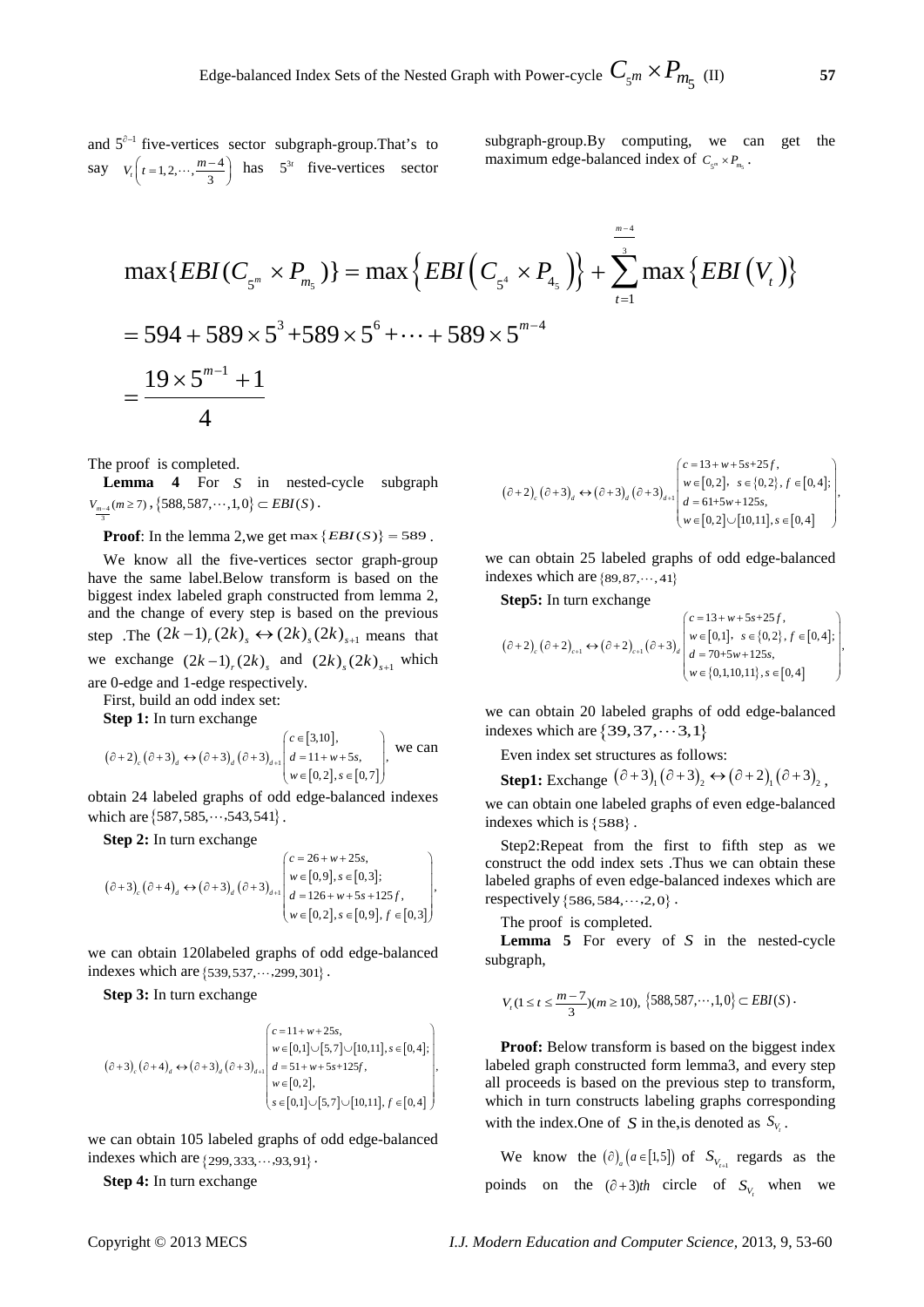**58** Edge-balanced Index Sets of the Nested Graph with Power-cycle  $C_{\zeta^m} \times P_{m_{\zeta}^2}$  (II)

calculate .One  $S_{V_t}$  of  $V_t$  corresponds to 125  $S_{V_{t-1}}$ , we select 117  $S_{V_{t+1}}$  from 125  $S_{V_{t+1}}$ , we change them as the following order ,in turn exchange  $(\partial +1)_{b+1} (\partial +1)_{b} \leftrightarrow (\partial +1)_{b} (\partial)_{a} \begin{cases} a \in [1,5] \\ b = 5 + 5w, w \in [0,4] \end{cases}$ 1)<sub>b+1</sub>  $(\hat{c} + 1)$ <sub>b</sub>  $\leftrightarrow$   $(\hat{c} + 1)$ <sub>b</sub>  $(\hat{c})$ <sub>a</sub> $\begin{cases} a \in [1, 5] \\ b = 5 + 5w, w \in [0, 4] \end{cases}$ *a*  $(\partial + 1)_{b+1} (\partial + 1)_{b} \leftrightarrow (\partial + 1)_{b} (\partial)_{a} \left( \begin{array}{l} a \in [1, 5] \\ b = 5 + 5w, w \in [0, 4] \end{array} \right)$ , we can

change 585 1-vertex on the third circle of  $S_V$  into unlabeled, so that the index can decrease by 585, respectively 585 labeled graphs are obtained. By the lemma 2, max $\{EBI(S)\} = 589$ , so  $\{588, 587, \dots, 5\} \subset EBI(S_V)$ ,

then we select one  $S_{V}$  again, in turn exchange

$$
(\partial+1)_{b+1}(\partial+1)_{b} \leftrightarrow (\partial+1)_{b}(\partial)_{a} \begin{pmatrix} a \in [1,4] \\ b=5+5w, w \in [0,3] \end{pmatrix},
$$

similarly, we can change 4 1-vertex on the third circle of  $S_V$  into unlabeled, so that the index can decrease by 4,respectively 4 labeled graphs are obtained,  $\text{SO}\left\{4,3\ 2\ 1\right\} \subset EBI(S_{V_i})$ . That is  $\left\{588,587,\cdots,0\right\} \subset EBI(S_{V_i})(1 \leq t \leq \frac{m-7}{3})$ .

The proof is completed.

**Lemma 6** In nested-cycle subgraph  $C_{\zeta m} \times P_m$ , when  $m=4$ , {593,591,...,1,0}  $\subset EBI(C_{5^4} \times P_{4_5})$ .

**Proof**:Below transform is based on the biggest index labeled graph constructed form lemma 1, and every step is based on the previous step to transform, which in turn constructs labeling graphs corresponding with the index.

First, build an even index set:

**Step 1:** In turn exchange

$$
(3)_{c}(4)_{d} \leftrightarrow (4)_{d}(4)_{d+1} \begin{pmatrix} c=1+w+5s+25f, \\ w \in [0,3], s \in [0,1], f \in [0,4]; \\ d=1+5w+25s+125f, \\ w \in [0,3], s \in [0,1], f \in [0,4] \end{pmatrix},
$$

we can obtain 40 labeled graphs of even edge-balanced indexes which are  $\{592,590, \dots, 516,514\}$ .

**Step 2:** In turn exchange

$$
(3)_{c}(4)_{d} \leftrightarrow (4)_{d}(4)_{d+1} \begin{pmatrix} c = 36 + w + 5s, w \in [0,14], \\ s \in [0,3]; \\ d = 176 + w + 5s + 125f, \\ w \in [0,2], s \in [0,14], f \in [0,3] \end{pmatrix},
$$

we can obtain 180 labeled graphs of even edgebalanced indexes which are  $\{512,508, \cdots, 156, 154\}$ .

**Step 3:** In turn exchange

$$
(3)_{c}(4)_{d} \leftrightarrow (4)_{d}(4)_{d+1} \begin{pmatrix} c = 30+5w+25s, \\ w \in [0,1], & s \in [0,3]; \\ d = 146+w+25s+125f, \\ w \in [0,2], s \in [0,1], f \in [0,3] \end{pmatrix},
$$

we can obtain 24 labeled graphs of even edge-balanced indexes which are  $\{152, 150, \dots, 108, 106\}$ .

**Step 4:** In turn exchange

$$
(3)_{c}(4)_{d} \leftrightarrow (4)_{d}(4)_{d+1} \left( \begin{matrix} c = 17 + w, w \in [0,8]; \\ d = 81 + w + 5s, w \in [0,2], s \in [0,8] \end{matrix} \right),
$$

we can obtain 27 labeled graphs of even edge-balanced indexes which are  $\{104, 102, \dots, 54, 52\}$ .

**Step5:** In turn exchange

$$
(3)_{c}(3)_{c+1} \leftrightarrow (3)_{c}(4)_{d} \begin{pmatrix} c = 26 + w + 5s + 25f, \\ w \in [0,2], & s \in [0,1], f \in [0,3]; \\ d = 126 + 5w + 125s, \\ w \in [0,2] \cup [5,7], s \in [0,3] \end{pmatrix}
$$

we can obtain 24 labeled graphs of even edge-balanced indexes which are  $\{50, 48, \dots, 6, 4\}$ .

**Step6:** In turn exchange

 $(1)$ <sub>1</sub> $(2)$ <sub>1</sub> $\leftrightarrow$  $(2)$ <sub>1</sub> $(2)$ <sub>2</sub>, $(1)$ <sub>2</sub> $(2)$ <sub>6</sub> $\leftrightarrow$  $(2)$ <sub>6</sub> $(2)$ <sub>7</sub> we can obtain 2 labeled graphs of even edge-balanced indexes which are  $\{2,0\}$ .

Odd index set structures as follows:

**Step1:** Exchange  $(1)$ <sub>1</sub> $(2)$ <sub>3</sub> $\leftrightarrow$  $(1)$ <sub>1</sub> $(1)$ <sub>2</sub>, we can obtain one edge-balanced indexes which is{593} .

**Step2:** Repeat from the first to fifth step as we construct the odd index sets .Thus we can obtain these labeled graphs of even edge-balanced indexes which are respectively  $\{586, 584, \dots, 2, 0\}$ .

**Step3:** Exchange  $(1)$ <sub>1</sub> $(2)$ <sub>1</sub> $\leftrightarrow$  $(2)$ <sub>1</sub> $(2)$ <sub>2</sub>, we can obtain one edge-balanced indexes which is{1} .

The proof is completed.

**Lemma 7** In the nested graph with power-cycle  $C_{5^m} \times P_{m_5}$ , when  $m \equiv 1 \pmod{3}$  and  $m \ge 4$ ,

$$
\{\frac{19\times5^{m-1}-3}{4},\frac{19\times5^{m-1}-7}{4},\cdots,1,0\}\subset EBI(C_{5^m}\times P_{m_5})
$$

**Proof**:  $(1)$ When  $m = 4$ , the formula can be proved by lemma 6.

Now, we prove the formula was established when  $m > 4$ . Below transform is based on the biggest index labeled graph constructed form lemma 3.

$$
\textcircled{2} \text{When } m = 7, C_{5^7} \times P_{7_5} = C_{5^4} \times P_{4_5} \cup V_1 ,
$$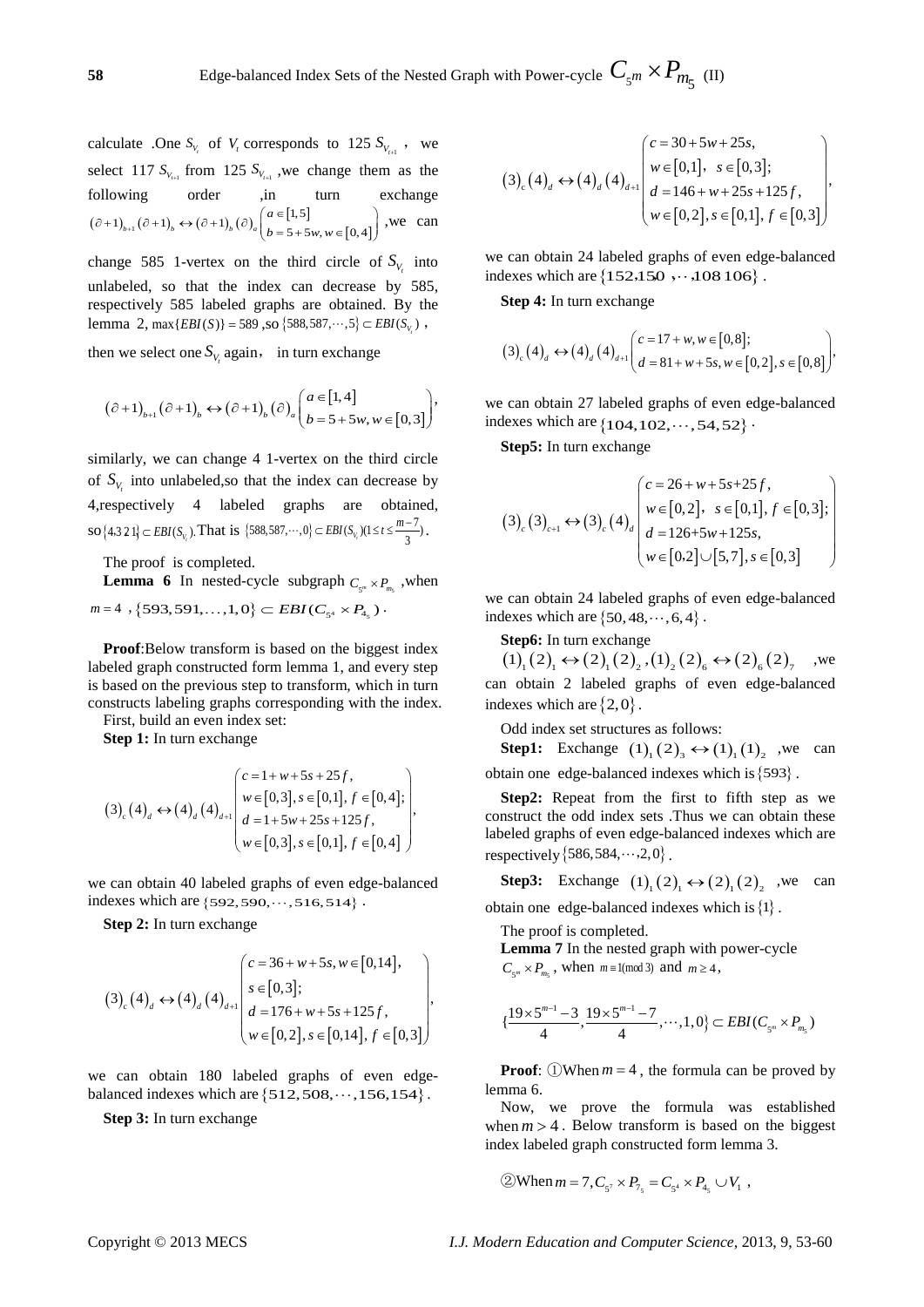**Step 1:** According to changing method of *S* in lemma 4.By lemma 4,every  $S_{y}$  's index in  $V_1$  can reduces by 589, when we exchange, we can obtain 589 labeled graphs conversely,  $\text{so} \{589, 588, \cdots, 0\} \subset EBI(S)$ .

*V*<sub>1</sub> has 125  $S_{\nu_1}$ , which have the same changing method as *S* in lemma 4,so that the index can decrease by  $589 \times 125$ , when we exchange, we can obtain 73625 edge-balanced conversely.so {74218,74217,…,594} ∈ *EBI* (C<sub>5</sub>, × P<sub>7</sub>)

**Step 2:** To select 
$$
118 S_{v_1}
$$
 from  $V_1$ , in turn exchange  
\n $(5)_{b+1}(5)_{b} \leftrightarrow (5)_{b}(4)_{a} \begin{pmatrix} a \in [1,5] \\ b=5+5w, w \in [0,4] \end{pmatrix}$ , we can

obtain 590 labeled graphs' edge-balanced indexes which are {593,592,  $\dots$ , 4} ,so {593,592, $\dots$ , 4}  $\subset EBI(C_{\varsigma^7} \times P_{7,\varsigma})$ 

**Step3:** Then we select one  $S_{v_1}$  from  $V_1$ , in turn exchange  $(5)_{b+1}(5)_{b} \leftrightarrow (5)_{b}(4)_{a} \begin{pmatrix} a \in [1,4] \\ b = 5+5w, w \in [0,3] \end{pmatrix}$  $(5)_{{}_{b+1}}(5)_{{}_{b}} \leftrightarrow (5)_{{}_{b}}(4)_{{}_{a}}\left(\begin{matrix} a \in [1,4] \\ b=5+5w, w \in [0,3] \end{matrix}\right),$  $A_{+1}(5)_b \leftrightarrow (5)_b (4)_a \begin{pmatrix} a \in [1,4] \\ b = 5+5w, w \in [0,3] \end{pmatrix}$  $(b=5+5w, w \in [0,3])$ 

we can obtain 4 edge-balanced indexes which are  $\{3, 2, 1, 0\}$ , so  $\{3, 2, 1, 0\} \subset EBI(C_{5} \times P_{7})$ .

(3) When 
$$
m \ge 10
$$
,  $C_{s^m} \times P_{m_s} = C_{s^4} \times P_{4s} \cup \left( \bigcup_{t=1}^{\frac{m-4}{3}} V_t \right)$ ,

**Step 1:** According to changing method of *S* in lemma 4.By lemma 4,every  $S_{V_{\frac{m-4}{3}}}$ 's index in  $V_{\frac{m-4}{3}}$ can reduces by 3 589, when we exchange, we can obtain 589 labeled graphs conversely,  $V_{\frac{m-4}{3}}$  has  $5^{m-4}$  *S* $V_{\frac{m-4}{3}}$ , which have the

same change method as  $S$  in lemma 4,so that the index can decrease by  $589 \times 5^{m-4}$ , when we exchange, we can obtain  $589 \times 5^{m-4}$  labeled graphs. So 5  $1$  2 10  $5^{m-1}$  7 10  $5^{m-1}$  2256  $5^{m-4}$  $\left\{\frac{19\times5^{m-1}-3}{4}, \frac{19\times5^{m-1}-7}{4}, \cdots, \frac{19\times5^{m-1}-2356\times5^{m-4}+1}{4}\right\} \subset EBI(C_{S^m}\times P_{m_S})$  $\ldots$ 

**Step 2:** According to changing method of *S* in lemma 5.All the *S* of  $V_t$  (1 ≤  $t \leq \frac{m-7}{3}$ ) have the same changing method as *S* in lemma 5,so that the index can decrease by  $\frac{19 \times 5^{m-4} - 2375}{4}$  $\frac{1}{4}$  × 5<sup>m−4</sup> − 2375 .That is

$$
\left\{\frac{19\times5^{m-4}-3}{4}, \frac{19\times5^{m-4}-7}{4}, \cdots, 595, 594\right\}\subset EBI(C_{s^m}\times P_{m_s})
$$

**Step 3:** Repeat step 2 and step 3, when  $m = 7$ , we can obtain 594 labeled edge-balanced graphs whose indexes are  $\{593, 592, ..., 0\}$ , So

$$
\{\frac{19\times 5^{m-1}-3}{4}, \frac{19\times 5^{m-1}-7}{4}, \cdots, 1, 0\} \subset EBI(C_{5^m}\times P_{m_5})(m\geq 10).
$$

The proof is completed.

## IV. THEOREM

According to lemma 3 and lemma7, we can get the following theorem.

**Theorem 1**: In the nested graph with power-cycle  $C_{\varsigma^m} \times P_{m\varsigma}$  when  $m \equiv 1 \pmod{3}$  and  $m \geq 4$ ,

$$
EBI(C_{5^m} \times P_{m_5}) = {\frac{19 \times 5^m + 1}{4}, \frac{19 \times 5^{m-1} - 3}{4}, \cdots, 1, 0}
$$

## V. CONCLUSION

In this paper ,in order to study the edge-balanced index sets of the nested graph with power-cycle  $C_{\varsigma^m} \times P_{m}$ , we introduced the five-vertices sector subgraph-group, showing the proof of the computational formula, at the same time giving the construction of the corresponding graphs. The resulting work using the same method will be investigated in a future paper.

#### ACKNOWLEDGMENTS

This work was financially supported by Applied Mathematics Provincial-level Key Discipline of Henan Province, Operational Research and Cybernetics Key Discipline of Henan Polytechnic University and the Education Department of Henan province science and technology research project.

#### REFERENCES

- [1] Kong M, Sin-Min Lee. On Edge-Balanced Graphs[J],Graph Theory, Combinatoric and Algorithms, V.1,711 -722(1995).
- [2] B.L.Chen, K.C. Huang and Shi-Shen Liu. On edge-balanced multigraphs, Journal of Combinatorial Mathematics and Combinatorial Computing,42 (2002),177-185.R. Nicole.
- [3] AleLee and Ho Kuen Ng. On The Balance Index Set of Graphs[J]. Journal of Combina-torial Mathematics and Combinatorial Computing. 2008(66): 135-150.
- [4] Harris Kwong, Sin-Min Lee and Ho Kuen Ng. On Friendly Index Sets of 2-Regular Graphs, Discrete Mathematics, 2008, 308: p. 5522-5532.
- [5] Ebrahim Salehi and Sin-Min Lee, On Friendly Index Sets of Trees, Congressus Numerantium,2006, 178: p. 173-183.
- [6] Juan Lu and Yuge Zheng: On the edge-balance index sets of B(n), Proceedings of the Jangjeon Mathematical Society, 12(1), 2009, 37-44.
- [7] Ying Wang, Yuge Zheng and Sin-Min Lee: On the quick construction of all edge-balance index sets of  $C_n \times P_2$   $(n \equiv 2,3 \pmod{4})$  [J].Proceedings of the